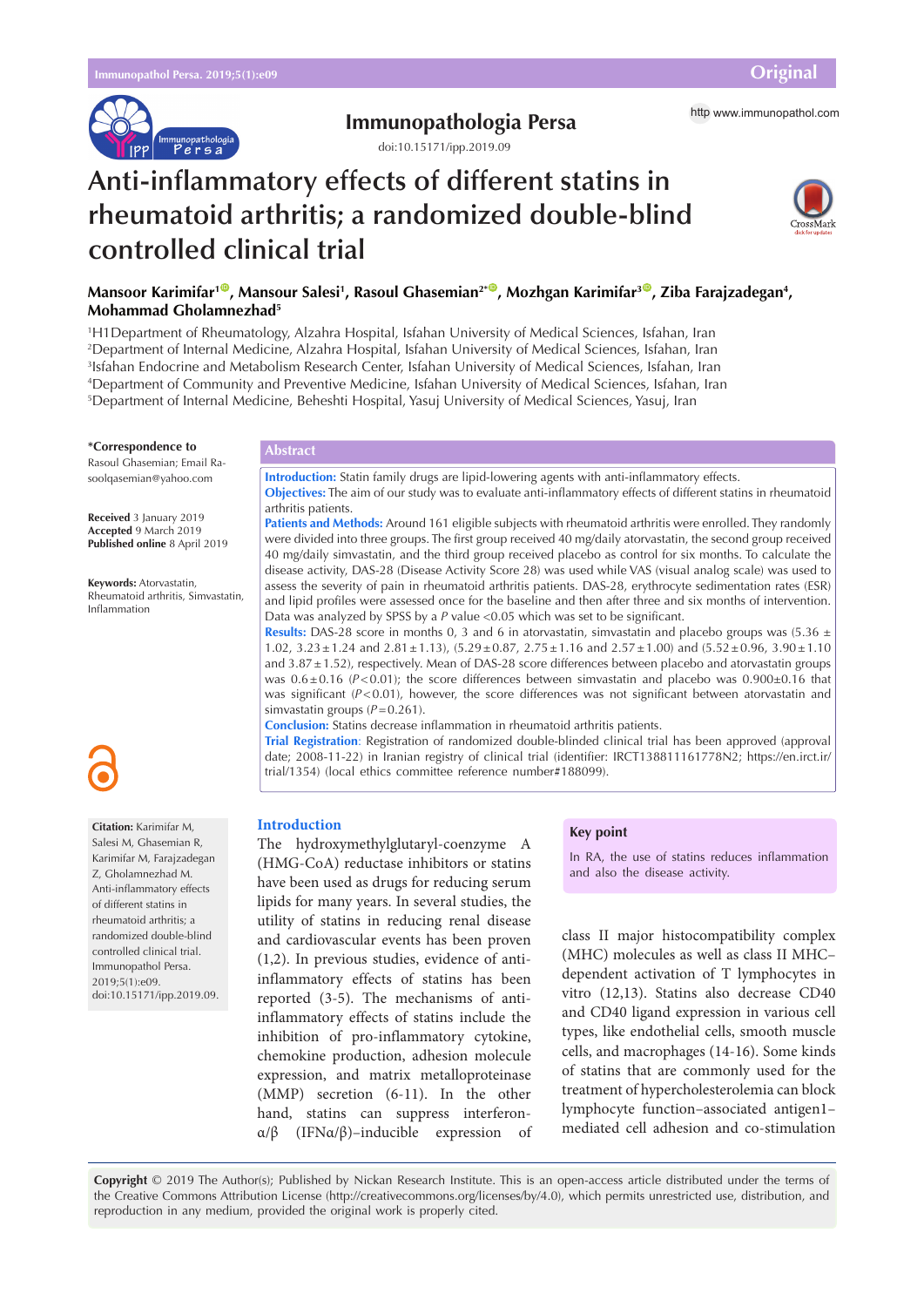of T lymphocytes (17). This evidence suggests the effects of statin suppressant effects on the immune system (18,19). In some experimental autoimmune encephalomyelitis, a CD4 T cell–mediated disease model of multiple sclerosis, atorvastatin prevents or reverses chronic and relapsing paralysis (20,21). Additionally, lovastatin improved the clinical symptoms of experimental autoimmune encephalomyelitis in rats (22).

Rheumatoid arthritis is a chronic inflammatory disease that affects 1% of the population and is associated with some morbidity and mortality (23,24). Rheumatoid arthritis is characterized by symmetric poly-articular inflammation disease that may be directed to joint damage. The pathogenesis of rheumatoid arthritis is not completely understood and there are many cellular and molecular mechanisms for rheumatoid arthritis in recent years (25).

The cells involving in synovial inflammation include, monocyte–Macrophage system, activated T cells and neutrophils and so an increased expression of proinflammatory mediators and MMPs (25). Mortality in rheumatoid arthritis patients is higher than that in the general population that is due mainly to premature cardiovascular disease. Cardiovascular risk factors can not entirely explain the higher level of cardiovascular complications, and there is evidence that chronic inflammation is the main offender. The anti-inflammatory effects of statins suggest that statins can be useful in the treatment of rheumatoid arthritis. Simvastatin has recently been reported to improve the course of collageninduced arthritis in mice (26). In mice, intraperitoneally administration of 40 mg/kg/d simvastatin can control arteritis both in the prevention and after the onset of clinical symptoms. Lower doses of simvastatin (10 or 20 mg/kg) had no significant effect.

# **Objectives**

This study aimed to compare anti-inflammatory effects of atorvastatin and simvastatin on disease activity of rheumatoid arthritis.

# **Patients and Methods**

# *Patient selection*

Rheumatoid arthritis patients were selected from rheumatology clinic of Alzahra hospital of Isfahan, according to criteria of the American College of Rheumatology-1987, with at least three months duration of disease. A total of 162 patients were evaluated for eligibility and met the inclusion criteria and participated in the study. Exclusion criteria were age <18 years, current treatment with lipid-lowering drugs, contraindication to statins, renal or liver failure, pregnancy, discontinue or irregularly taking medications and cancer. Over the study period, one patient was excluded from the research due to irregular use of drugs. Therefore, 161 participants completed the study (Figure 1).

### *Clinical study and interventions*

This was a randomized double-blind controlled clinical trial performed in the rheumatology clinic of Al-Zahra hospital of Isfahan, Iran as of April 2010 to April 2011. They were randomly divided into three groups by computer. The first group received 40 mg atorvastatin, the second group received 40 mg simvastatin, and the third group received placebo. This treatment lasted for six months. For treatment of underlying illness, all patients received the same treatment including methotrexate 7.5 mg weekly, folic acid 1 mg daily, hydroxychloroquine 200 mg daily, prednisolone 5 mg daily, carbonate calcium 1000 mg daily and 25hydroxyvitamin D (25[OH]D) 800 international units daily.

At the first step before intervention, the patients were referred to the reference laboratory while they were for 12 hours in fasting status. After taking samples, we put them in the form of a blood clot (blood clots at room temperature), and it was centrifuged at 35000 rpm for 10 minutes. Around 200 lambdas of these serum samples placed in the cup of the machine. The Pars Azmoon kit was used to determine the serum lipids level factors including triglycerides (TG), low-density lipoprotein-cholesterol (LDL-C), and highdensity lipoprotein-cholesterol (HDL-C) and also total cholesterol. Erythrocyte sedimentation rate (ESR) and fasting blood sugar (FBS) of patients were also measured. To calculate the disease activity, DAS-28 (Disease Activity Score 28) was used while VAS (visual analog scale) was used to assess the severity of pain in rheumatoid arthritis patients. Accordingly, a DAS-28 less than 2.6 indicates remission, whereas a value ≥2.6 suggests active disease. These tests were repeated 3 and 6 months after the intervention.

## *Ethical issues*

The study was conducted in accordance with the tenets of the Declaration of Helsinki. The study was approved by the institutional ethics committee of Isfahan University of medical sciences and was registered in Iranian registry of clinical trial (identifier: IRCT138811161778N2; [https://](https://en.irct.ir/trial/1354) [en.irct.ir/trial/1354](https://en.irct.ir/trial/1354)) (local ethics committee reference number#188099). Written informed consent was obtained from all participants.

## *Statistical analysis*

Our study data was analyzed by SPSS software v.16. Values are expressed as means ± standard deviations (SD) or percentages in text and figures. For variables with normal distribution and homogeneity of variance, an independent *t* test and one-way ANOVA was applied for testing differences between two or more groups. For skewed variables, nonparametric Kruskal-Wallis-(H) test or Mann-Whitney U test was applied. The effect of atorvastatin in vivo was evaluated using a pairedsample *t* test or Wilcoxon signed-rank test within groups, depending on normality. For the ranked data, Pearson's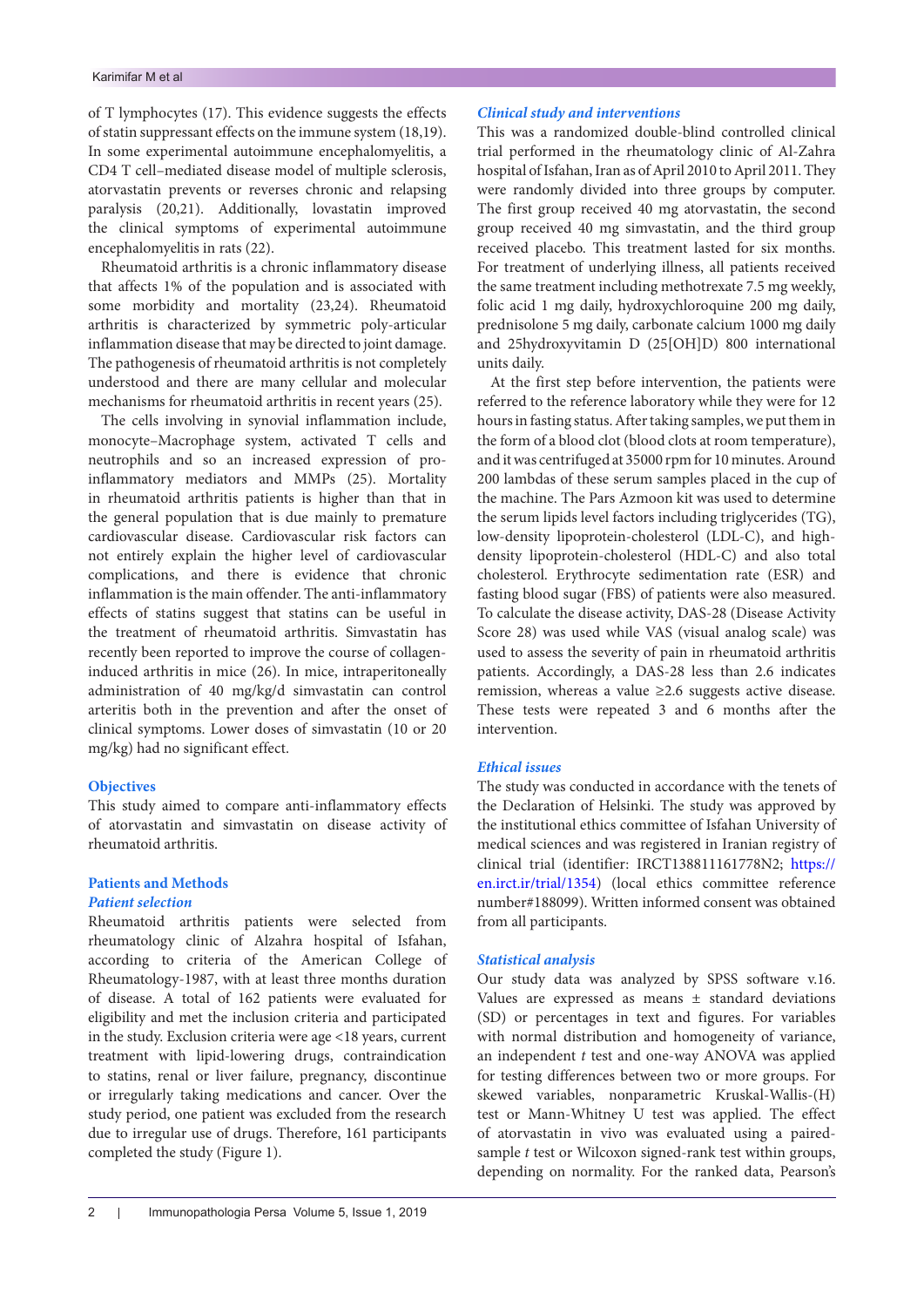

Figure 1. Flow chart of enrollment and allocation of participants and study design (Consort).

chi-square test or Fisher's exact test was applied for the comparison among multiple groups. In all cases, a twotailed *P* value of <0.05 was respected significant.

### **Results**

[Table](#page-2-0) 1 shows the baseline demographic and clinical characteristics of the subjects with rheumatoid arthritis. Body mass index (BMI) was not different between the three groups. Mean average age in atorvastatin, simvastatin and placebo group was,  $46.85 \pm 14.12$  years,  $48.41 \pm 12.67$  years and  $48.60 \pm 13.90$  years, respectively (*P*>0.05). The data of DAS-28 in three groups in months 0 and 3 and 6 are shown in Table 2. DAS-28 score overall in baseline, months 3 and 6 in three groups was summarized in [Table 3.](#page-3-0) Mean of DAS-28 score differences between placebo and atorvastatin groups was  $0.6 \pm 0.16$  ( $P < 0.01$ ); the score difference between simvastatin and placebo was 0.900±0.16 that was significant (*P*<0.01), however, the score difference was not significant between atorvastatin and simvastatin groups  $(P=0.261)$ .

<span id="page-2-0"></span>**Table 1.** Demographic characteristics of patients according to different groups

|        | <b>Atorvastatin</b> | <b>Simvastatin</b> | Placebo |
|--------|---------------------|--------------------|---------|
| Gender |                     |                    |         |
| Male   | 5                   | 8                  | 8       |
| Female | 51                  | 47                 | 42      |
| Total  | 56                  | 55                 | 50      |

## **Discussion**

The results of this study showed statins can decrease disease activity of rheumatoid arthritis. Statins act as immunomodulatory drugs that prevent the linkage of T cells to antigen-presenting cells, preventing MHC-II presentation, T-cell activation, inhibiting T-cell proliferation, and down-regulating Th1 cell function (27). Previous experimental or clinical investigations have detected that statins regulate immune responses and can be administered to treat inflammatory processes (28–31). While statins are not a usual treatment for rheumatoid arthritis, various evidence demonstrated that statins have favorable impacts against various features of the disease containing endothelial function, inflammatory status and disease activity (32). A recent study as a doubleblind, placebo controlled trial on the administration of atorvastatin in rheumatoid arthritis indicated that atorvastatin is an actually tremendous candidate agent for rheumatoid arthritis patients for decreasing both systemic inflammatory activity and rheumatoid arthritis disease activity, which were measured by DAS-28 and high sensitive-CRP, respectively (33). Conversely, another investigation revealed that statins do not have any advantageous impact to diminish inflammatory process (34). The advantageous properties of statins in rheumatoid arthritis individuals was confirmed in this investigation, as detected by reduced DAS-28 score. Many studies emphasized the effects of statins in native and acquired immune response via activation of endothelium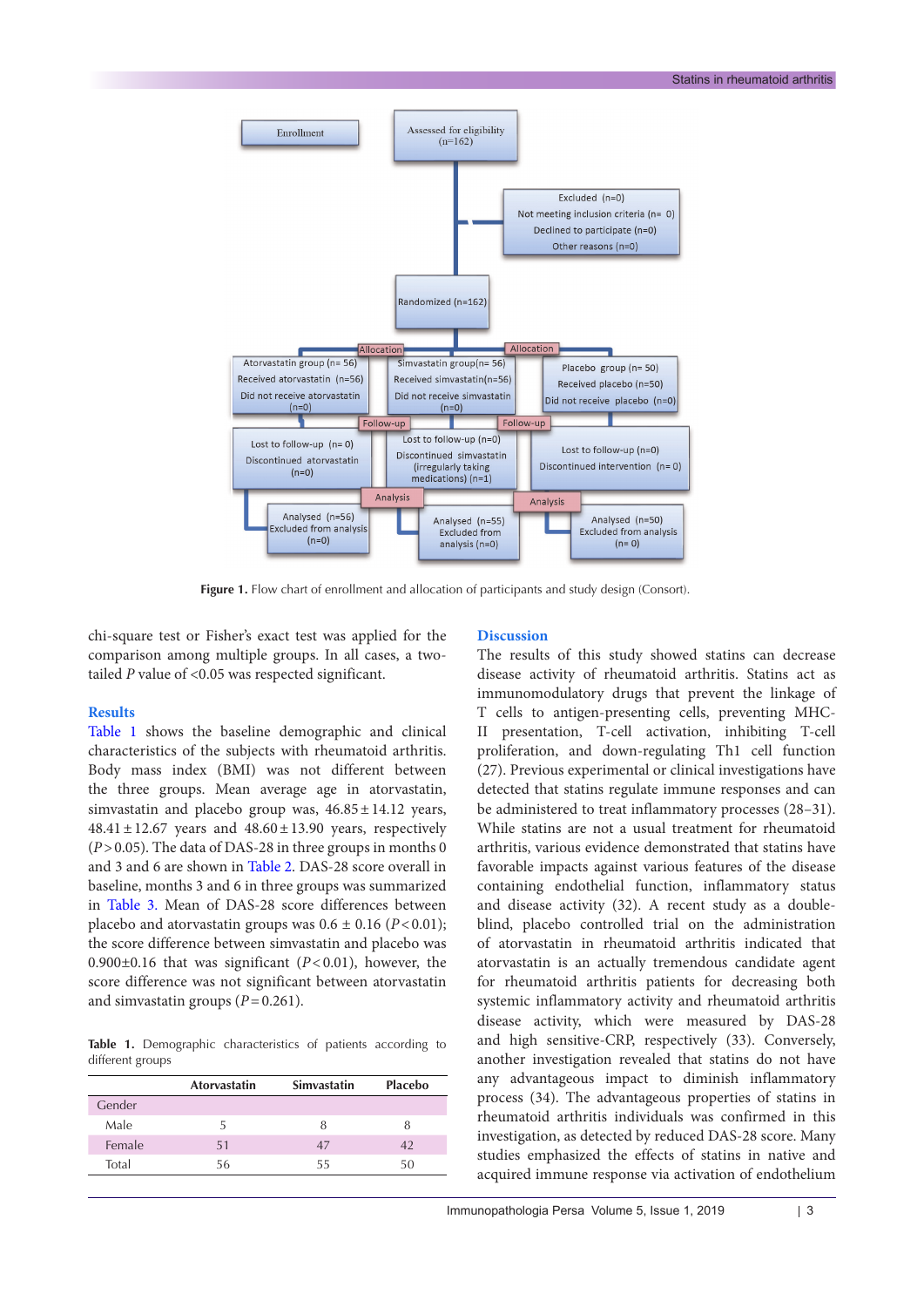## **Table 2.** The results of study according to different groups

| Parameter  | Time of<br>measurement | <b>Atorvastatin</b> | Simvastatin       | <b>Placebo</b>  | Mean<br>difference<br>betweeplacebo<br>and atorvastatin | P value | Mean<br>difference<br><b>between</b><br>placebo and<br>simvastatin | P value | Mean<br>difference<br><b>between</b><br>atorvastatin<br>and simvastatin | P value |
|------------|------------------------|---------------------|-------------------|-----------------|---------------------------------------------------------|---------|--------------------------------------------------------------------|---------|-------------------------------------------------------------------------|---------|
| $DAS-28$   | Baseline               | $5.36 \pm 1.02$     | $5.29 \pm 0.87$   | $5.52 \pm 0.96$ | 0.161                                                   | 0.766   | 0.232                                                              | 0.513   | 0.070                                                                   | 0.972   |
|            | After 3 moths          | $3.23 + 1.24$       | $2.75 + 1.16$     | $3.90 \pm 1.10$ | 0.671                                                   | 0.012   | 1.14                                                               | 0.000   | 0.473                                                                   | 0.103   |
|            | After 6 moths          | $2.81 \pm 1.13$     | $2.57 + 1.00$     | $3.87 \pm 1.52$ | 1.05                                                    | 0.000   | 1.29                                                               | 0.000   | 0.239                                                                   | 0.667   |
| <b>VAS</b> | Baseline               | $51.25 + 21.46$     | $47.54 \pm 19.43$ | $55.19 + 22.04$ | 3.94                                                    | 0.705   | 7.65                                                               | 0.17    | 3.70                                                                    | 0.732   |
|            | After 3 moths          | $20.44 + 17.79$     | $16.18 + 13.87$   | $27.50 + 17.20$ | 7.05                                                    | 0.082   | 11.31                                                              | 0.002   | 4.26                                                                    | 0.432   |
|            | After 6 moths          | 15.89+14.68         | $13.45 \pm 10.53$ | $27.70 + 21.50$ | 11.80                                                   | 0.001   | 14.24                                                              | 0.000   | 2.43                                                                    | 0.809   |

DAS-28, disease activity score 28; VAS; visual analog scale.

<span id="page-3-0"></span>**Table 3.** Means DAS-28 according to different groups and gender

|              |        |                  | DAS-28 mean     |                 |  |  |
|--------------|--------|------------------|-----------------|-----------------|--|--|
| Group        |        | <b>Base line</b> | After 3 months  | After 6 months  |  |  |
|              | Female | $5.38 \pm 0.96$  | $3.35 \pm 1.20$ | $2.84 \pm 1.11$ |  |  |
| Atorvastatin | Male   | $5.07 \pm 1.62$  | $1.99 \pm 1.08$ | $2.47 \pm 1.38$ |  |  |
|              | Total  | $5.36 \pm 1.02$  | $3.23 \pm 1.24$ | $2.81 \pm 1.13$ |  |  |
| Simvastatin  | Female | $5.26 \pm 0.90$  | $2.88 \pm 1.19$ | $2.58 \pm 0.97$ |  |  |
|              | Male   | $5.42 \pm 0.65$  | $2.04 \pm 0.70$ | $2.49 \pm 1.23$ |  |  |
|              | Total  | $5.29 \pm 0.87$  | $2.75 \pm 1.16$ | $2.57 \pm 1.00$ |  |  |
| Placebo      | Female | $5.51 \pm 1.01$  | $3.90 \pm 1.13$ | $3.90 \pm 1.61$ |  |  |
|              | Male   | $5.70 \pm 0.61$  | $3.88 \pm 0.99$ | $3.72 \pm 0.92$ |  |  |
|              | Total  | $5.52 \pm 0.96$  | $3.90 \pm 1.10$ | $3.87 \pm 1.52$ |  |  |
| Total        | Female | $5.38 \pm 0.96$  | $3.36 \pm 1.24$ | $3.07 \pm 1.35$ |  |  |
|              | Male   | $5.44 \pm 0.93$  | $2.70 \pm 1.27$ | $2.95 \pm 1.26$ |  |  |
|              | Total  | $5.39 \pm 0.95$  | $3.27 \pm 1.25$ | $3.06 \pm 1.34$ |  |  |

DAS-28, disease activity score 28.

macrophage, neutrophils and natural killer cells (35). The same effects on acquired immune response have shown via inhibition antigen express and polarization of T cells. Statins, both in native and in acquired immune response, play a major role in controlling synovium inflammation.

 In line with the results of study of Sattar et al, in our study statins decreased articular tenderness, which these effects may be due to decrease of synovial T cells, antigen express and fibroblast-like synoviocyte release (36). Other hypothesis is the anti-inflammatory effect of statins that is due to decrease in the level of serum cholesterol. Several studies evaluated effects of other lipid lowering agents including fibrates and ezetimibe on rheumatoid arthritis and concluded this drug can decrease inflammation in rheumatoid arthritis. In our study after omitting bias effect of lipids, those groups that treated with statins decreased disease activity. The results of our study showed statins decreased the level of LDL-C, that this effect can decrease atherogenesis and cerebrovascular accidents in these patients and may be due to decrease inflammatory pathway. On the other hand, Abhari and colleagues showed that atorvastatin did not decrease the clinical and inflammatory markers in rheumatoid arthritis (37). This contradictory finding may be due to use of one kind of statin (atorvastatin). They also had not applied DAS-28 for evaluating disease activity, while patients were not evaluated duration of 1 and 7 months of the study.

# **Conclusion**

The statins can decrease inflammation in rheumatoid arthritis and can be used for additive treatment in these patients.

## **Study limitations**

The limitations of this study were the possible bias effect or interaction of disease-modifying antirheumatic drugs because these agents also have anti-inflammatory effects and can decrease cerebrovascular accidents (38). Another limitation was small size of the study. We suggest larger studies on this aspect of diabetic patients.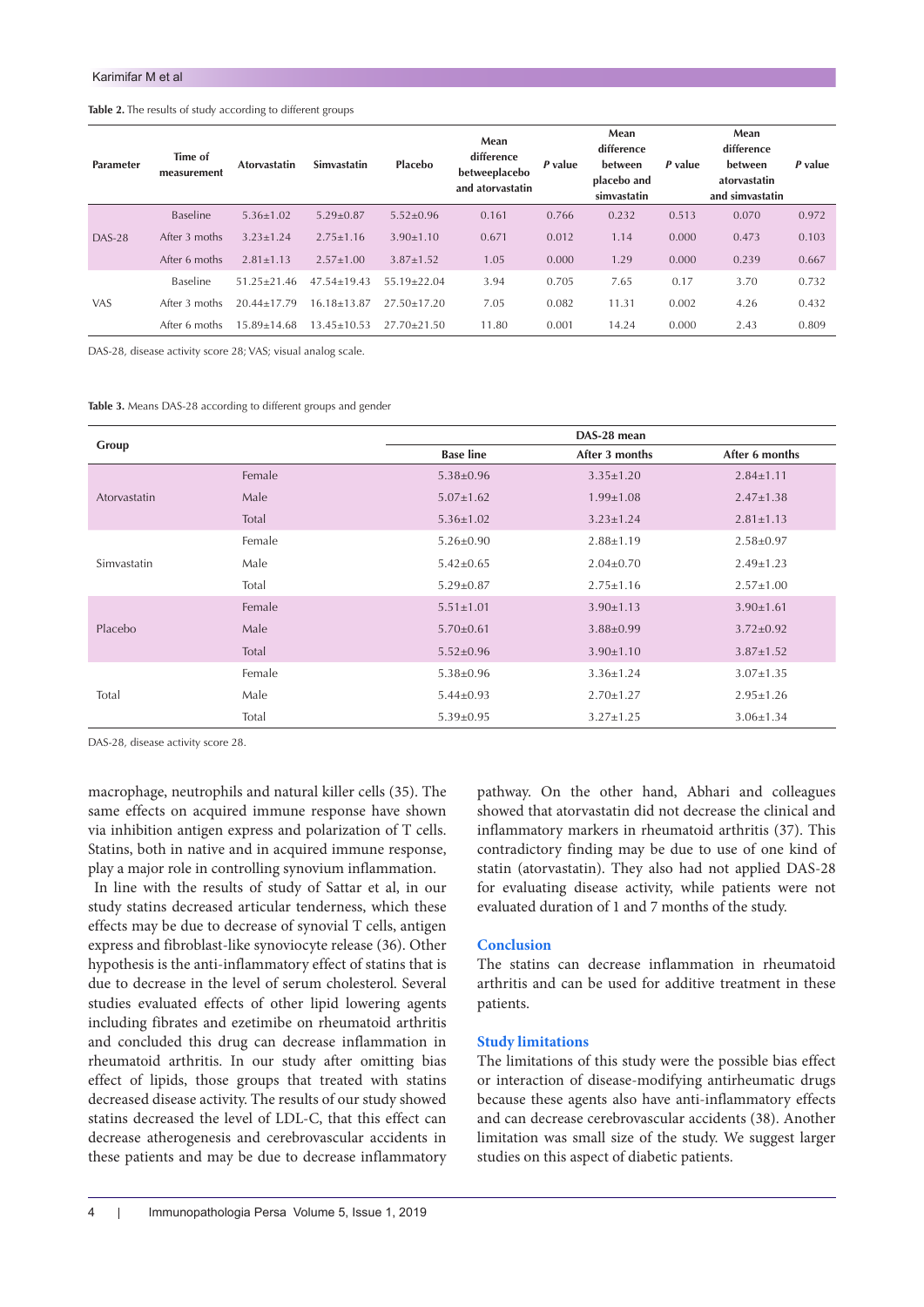### **Authors' contribution**

MK contributed to data interpretation and writing the paper. MS conceived the study idea and designed the study. RG contributed to data collection and preparation of the manuscript and submitting the manuscript. MOZHK participated in the evaluation of lipid profile. ZF performed data analysis. MG contributed to English editing.

#### **Conflicts of interest**

The authors declare no conflict of interest.

#### **Ethical considerations**

Ethical issues (including plagiarism, data fabrication, double publication) have been completely observed by the authors.

#### **Funding/Support**

This study is the result of a research project of Isfahan University of Medical Sciences. The authors of the paper express their sincere gratitude to all rheumatoid arthritis patients who participated in this study.

#### **References**

- 1. Hebert PR, Gaziano JM, Chan KS, Hennekens CH. Cholesterol lowering with statin drugs, risk of stroke, and total mortality: anoverview of randomized trials. JAMA. 1997; 278:313–21.
- 2. Pedersen TR. Statin trials and goals of cholesterol-lowering therapy after AMI. Am Heart J. 1999; 138:S177–82.
- 3. Vaughan CJ, Gotto AM Jr, Basson CT. The evolving role of statinsin the management of atherosclerosis [review]. J Am Coll Cardiol. 2000; 35:1–10.
- 4. Palinski W. New evidence for beneficial effects of statins unrelated to lipid lowering. Arterioscler Thromb Vasc Biol. 2001; 21:3–5.
- Sparrow CP, Burton CA, Hernandez M, Mundt S, Hassing H, Patel S, et al. Simvastatin has anti-inflammatory and antiatherosclerotic activities independent of plasma cholesterol lowering. Arterioscler Thromb Vasc Biol. 2001;21:115–21. doi:10.1161/01.ATV.21.1.115.
- 6. Inoue I, Goto S, Mizotani K, Awata T, Mastunaga T, Kawa S, et al. Lipophilic HMG-CoA reductase inhibitor has an antiinflammatory effect: reduction of MRNA levels for interleukin 1, interleukin-6, cyclooxygenase-2, and p22phox by regulation of peroxisome proliferator-activated receptor in primary endothelial cells. Life Sci. 2000;67:863–76.
- 7. Zevyte I, Dominaitiene R, Crisby M, Janciauskiene S. Modulation of inflammatory mediators and PPAR\_ and NF\_B expression by pravastatin in response to lipoproteins in human monocytes in-vitro. Pharmacol Res. 2002; 45:147-54. doi:10.1006/phrs.2001.0922.
- 8. Romano M, Diomede L, Sironi M, Massimiliano L, Sottocorno M, Polentarutti N, et al. Inhibition of monocyte chemotactic protein-1synthesis by statins. Lab Invest. 2000; 80:1095-100. doi: 10.1038/labinvest.3780115.
- 9. Weber C, Erl W, Weber KS, Weber PC. HMG-CoA reductase inhibitors decrease CD11b expression and CD11b-dependent adhesion of monocytes to endothelium and reduce increased adhesiveness of monocytes isolated from patients with hypercholesterolemia. J Am Coll Cardiol. 1997;30:1212–7.
- 10. Wong B, Lumma WC, Smith AM, Sisko JT, Wright SD, Cai TQ. Statins suppress THP-1 cell migration and secretion of matrix metalloproteinase 9 by inhibiting geranylgeranylation. J Leukoc Biol 2001; 69:959–62.
- 11. Luan Z, Chase AJ, Newby AC. Statins inhibit secretion of metalloproteinases-1, -2, -3, and -9 from vascular smooth muscle cells and macrophages. Arterioscler Thromb Vasc Biol. 2003; 23:769–75. doi:10.1161/01.ATV.0000068646.76823. AE.
- 12. Kwak B, Mulhaupt F, Myit S, Mach F. Statins as a newly recognized type of immunomodulator. Nat Med. 2000; 6:1399–402. doi: 10.1038/82219.
- 13. Sadeghi MM, Tiglio A, Sadigh K, O'Donnell L, Collinge M, PardiR, et al. Inhibition of interferon-\_-mediated microvascular endothelialcell major histocompatibility complex class II gene activation by HMG-CoA reductase inhibitors. Transplantation. 2001; 71:1262–8. doi: 10.1186/1742-2094-3-16.
- 14. Schonbeck U, Gerdes N, Varo N, Reynolds RS, Horton DB, Bavendiek U, et al. Oxidized low-density lipoprotein augments and 3-hydroxy-3-methylglutaryl coenzyme A reductase inhibitors limit CD40 and CD40L expression in human vascular cells. Circulation. 2002; 106:2888–93.
- 15. Wagner AH, Gebauer M, Guldenzoph B, Hecker M. 3-hydroxy-3-methylglutaryl coenzyme A reductaseindependent inhibition ofCD40 expression by atorvastatin in human endothelial cells. Arterioscler Thromb Vasc Biol. 2002; 22:1784–9. doi: 10.1161/01.ATV.0000037098.20829.31.
- 16. Mulhaupt F, Matter CM, Kwak BR, Pelli G, Veillard NR, BurgerF, et al. Statins (HMG-CoA reductase inhibitors) reduce CD40 expression in human vascular cells. Cardiovasc Res. 2003; 59: 755–66.
- 17. Weitz-Schmidt G, Welzenbach K, Brinkmann V, Kamata T, Kallen J, Bruns C, et al. Statins selectively inhibit leukocyte function antigen-1 by binding to a novel regulatory integrin site. Nat Med. 2001; 7:687–92. doi: 10.1038/89058.
- 18. Maron DJ, Fazio S, Linton MF. Current perspectives on statins. Circulation. 2000; 101:207–13.
- 19. Smakotina SA, Zelendinova AR, Bondareva IN, Berns SA. Pleiotropic effects of atorvastatin in rheumatoid arthritis patients with no history of cardiovascular diseases. Ter Arkh. 2015; 87:72-76. doi: 10.17116/terarkh201587972-76.
- 20. Youssef S, Stuve O, Patarroyo JC, Ruiz PJ, Radosevich JL, HurEM, et al. The HMG-CoA reductase inhibitor, atorvastatin, promotes a Th2 bias and reverses paralysis in central nervous system autoimmune disease. Nature. 2002; 420:78–84. doi: 10.1038/nature01158.
- 21. Aktas O, Waiczies S, Smorodchenko A, Dorr J, Seeger B, ProzorovskiT, et al. Treatment of relapsing paralysis in experimentalencephalomyelitis by targeting Th1 cells through atorvastatin. J Exp Med. 2003; 197:725–33. doi:10.1084/ jem.20021425.
- 22. Stanislaus R, Pahan K, Singh AK, Singh I. Amelioration of experimental allergic encephalomyelitis in Lewis rats by lovastatin. Neurosci Lett. 1999; 269:71–4. doi: 10.1016/ S0304-3940(99)00414-0.
- 23. Lee DM, Weinblatt ME. Rheumatoid arthritis. Lancet. 2001; 358:903–11. doi: 10.1016/S0140-6736(01)06075-5.
- 24. Harris ED Jr. Rheumatoid arthritis: pathophysiology and implications for therapy. N Engl J Med. 2001; 344:907–16.
- 25. Zampeli E, Vlachoyiannopoulos PG, Tzioufas AG. Treatment of rheumatoid arthritis: Unraveling the conundrum. J Autoimmun. 2015; 65:1-18. doi: 10.1016/j.jaut.2015.10.003.
- 26. Leung BP, Sattar N, Crilly A, Prach M, McCarey DW, Payne H, etal. A novel anti-inflammatory role for simvastatin in inflammatory arthritis. J Immunol 2003; 170:1524–30.90; 323:996. N Engl J Med 1990; 322:1277–89.
- 27. Kwak B, Mulhaupt F, Myit S, Mach F. Statins as a newly recognized type of immunomodulator. Nat Med. 2000; 6:1399-402.
- 28. Cheng X, Liao YH, Zhang J, Li B, Ge H, Yuan J, Wang M, Lu B, Liu Y, Cheng Y. Effects of Atorvastatin on Th polarization in patients with acute myocardial infarction. Eur J Heart Fail. 2005; 7:1099-104.
- 29. Zhang J, Cheng X, Liao YH, Lu B, Yang Y, Li B, et al.Simvastatin